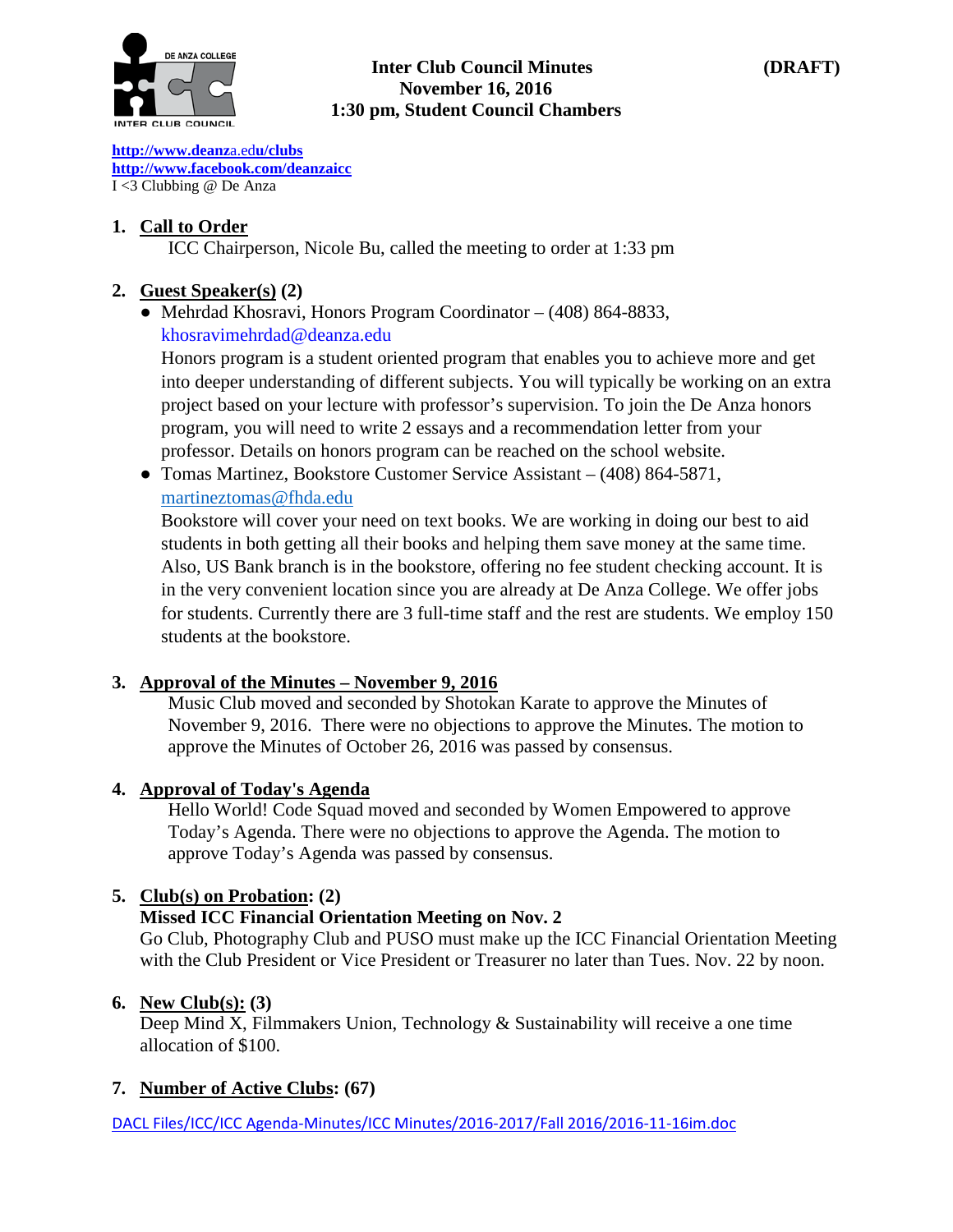## **8. Calendars**

## **8.1 ICC/Club Calendar of Events as of 11/15/16**

Information is from the Event Planning Request Form

(**New Information in Bold**/ \* Money collected)

- Nov. 17 Henna Booth hosted by DSA 12:00 pm 1:00 pm Main Quad
- **Nov. 17 Super Smash Bros Tournament hosted by eSports – 5:00 pm – 10:00 pm - Fireside**
- Nov. 17 Diwali Festival hosted by DSA 6:00 pm 10:30 pm SCCA
- Nov. 19 Discussion to recent exposure trip to the Philippines hosted by  $PUSO 6:30$  pm 9:30 pm – Conference Room B
- **Dec. 6 Club Activity hosted by Badminton Club – 8:00 pm – 10:00 pm – PE21**

### **8.2 DASB Calendar of Events as of 11/15/16**

Information is from the Event Planning Request Form (**New Information in Bold**/ \* Money collected)

- Nov. 17 Movie Night "Zootopia" 6:30 pm 9:00 pm S Quad Grass Area, Conference Room A&B in case of rain
- **Nov. 21 Be thankful event on Fall Quarter – 11:30 am – 11:00 pm – Main Quad**

## **9. ICC/Club Account Balance Status as of 11/15/16 (New Information in Bold)**

| <b>Club/ICC Allocation Account</b>     | $(\#41 - 54730)$ | \$5,542.00  |  |
|----------------------------------------|------------------|-------------|--|
| <b>ICC Allocation-New Club Account</b> | $(#41-54720)$    | \$1,700.00  |  |
| <b>ICC Emergency Relief Account</b>    | $(#44-4289)$     | \$5,499.21  |  |
| <b>ICC Events Award Account</b>        | $(#41-54600)$    | \$10,700.00 |  |
| <b>ICC</b> Inactive Hold               | $(#44-4300)$     | \$10,892.73 |  |
| <b>ICC Scholarship Account</b>         | $(#44-4310)$     | \$11,194.38 |  |
| ICC.                                   | $(#44-4320)$     | \$2,474.06  |  |
|                                        |                  |             |  |

### **10. Business**

### **10.1 Budget Request**

De Anza Improv & Sketch Club moved and seconded by Chemistry Club to approve SNO's request of \$250.00 from Club/ICC Allocation Account #41-54730 to SNO #41-54430-4010 \$250.00 for Supplies (to help purchasing basket and various supplies for the Holiday Drawing and items for raffle). De Anza Improv & Sketch moved and seconded by Saltworks Christian Fellowship to end discussion. There were no objections to end discussion. The motion to approve SNO's request of \$250.00 from Club/ICC Allocation Account #41-54730 to SNO #41-54430-4010 \$250.00 for Supplies (to help purchasing basket and various supplies for the Holiday Drawing and items for raffle) was passed by consensus.

### **10.2 Club Day Winter Quarter, 2017**

Since many club officer could not participate Club Day Fall 2016 due to schedule conflict, ICC Chair of Programs, Tiffany Kam suggested change of time to add more flexibility so that everyone can participate. Suggested time for Club Day Winter 2017 were

1. 11:00 am- 1:00 pm (same as before)

2. 10:30 - 1:20 pm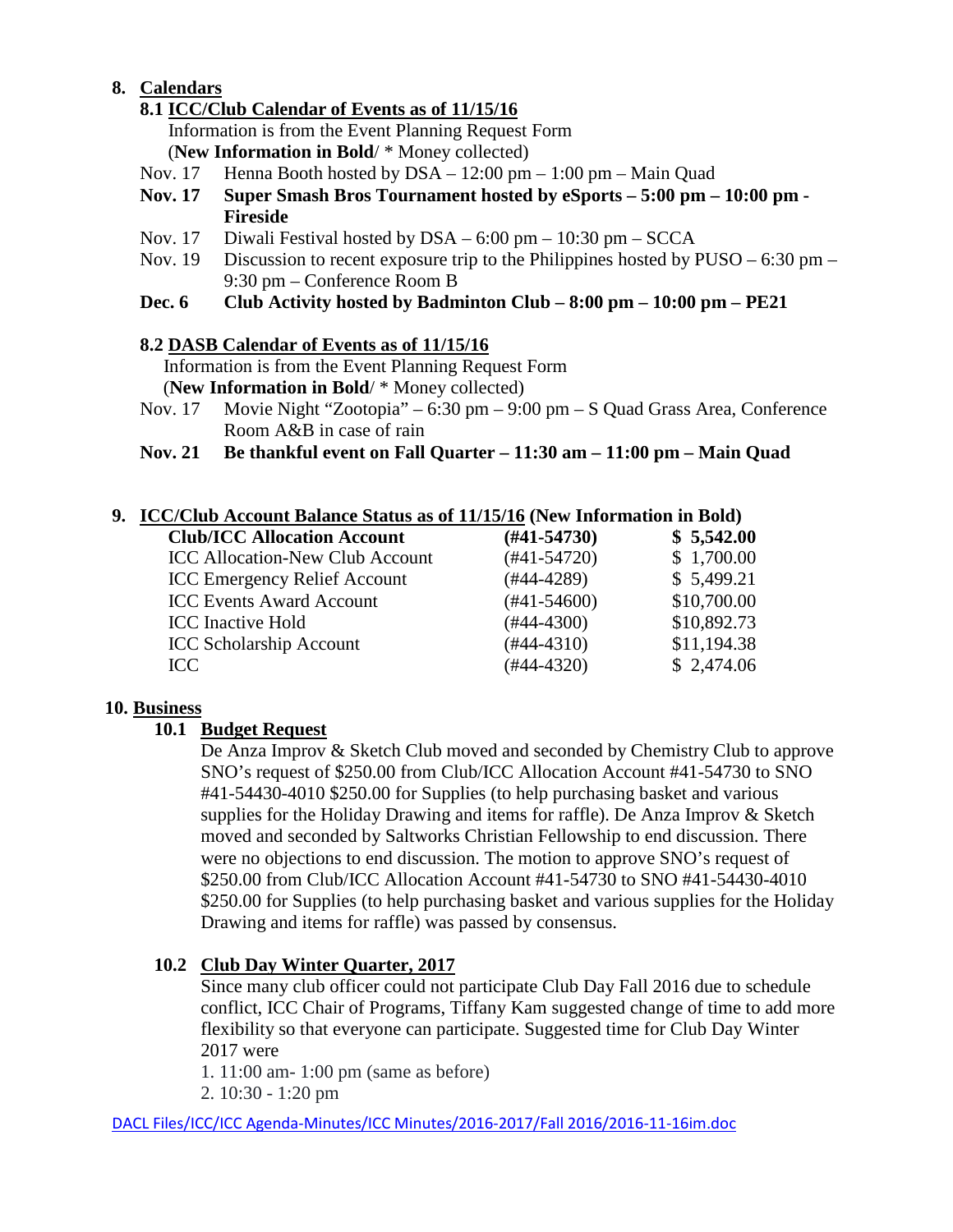3. 10:00 am- 1:20 pm  $(1:00 \text{ pm} - 1:20 \text{ pm}$  would be for club group photo, clean up and check out) 4. 11 am - 1 pm for two days

It will be voted on next ICC Meeting by ICC Representatives.

## **10.3 DASB Election Committee – ICC Reps (2)**

We are looking for ICC Representatives who are interested in helping out our DASB elections. It will be a unique experience to be working with DASB.

## **10.4 ICC Emergency Fund Transfer to ICC Capital Fund**

ICC suggested moving fund from ICC Emergency Relief into ICC Capital Fund account which will some portion be used for the new PA system and such similar long term facilities.

### **10.5 Neon Party Drawing 3@\$50/1@\$100**

Thank you clubs for sellling 10 or more tickets Congratulations! PISO won \$100 for selling the most tickets (87) Congratulations! InterVarsity Christian Fellowship (11), Marketing Club (10), VSA (34) won \$50 for selling 10 or more tickets

### **10.6 ICC Logo / Flea Market Concession (Small Groups)**

Small group discussion was held regarding to the new ICC logo and Flea Market Concession since not many clubs are interested in fundraising at Flea Market. Thank you ICC Reps for suggestions. Further discussion will be held in the coming ICC Meetings.

## **11. Reports**

### **ICC Chairperson: Nicole Bu**

1. Check out photos of Neon Party on ICC Facebook page~~~

### **ICC Chair of Finance: Uyen Pham**

1. Hello World, Union of Students Scholar, De Anza Network, Tech and Business Association, Artificial Intelligence for Robotics, please see me to take your memo. We sold 243 Neon Party tickets. It was a blast.

# **ICC Chair of Programs: Tiffany Kam**

- 1. Thank you for joining our Neon Party. I wish you all were having fun last Thursday!
- 2. Chemistry Club and VSA, please make an appointment with me regarding the Flea Market Orientation

# **ICC Chair of Marketing: Anna Xing**

1. Please email me the "Name of Club Loves Clubbing @ De Anza" photo (the group photo of your club members), no later than Nov  $28<sup>th</sup>$ . We will have drawing for  $3@\$50$ Nov.30<sup>th</sup> (Fall Finale reception). Clubs must be present to win

### **ICC Advisor: La Donna Yumori-Kaku**

- 1. "Neon Party" Fall Dance A BIG Thanks to the Clubs, for making it happen by selling tickets and a BIG THANKS to Nicole, Uyen, Tiffany, Anna and Jayme for helping selling Dance tickets, getting pizza donated, decorating and cleaning up.
- 2. Club Advisors: Reminder that there needs to be a Club Advisor at club meetings and events. Another De Anza Staff member may serve in place of your club advisor but that person should meet with the club advisor and club officers before the event, receive the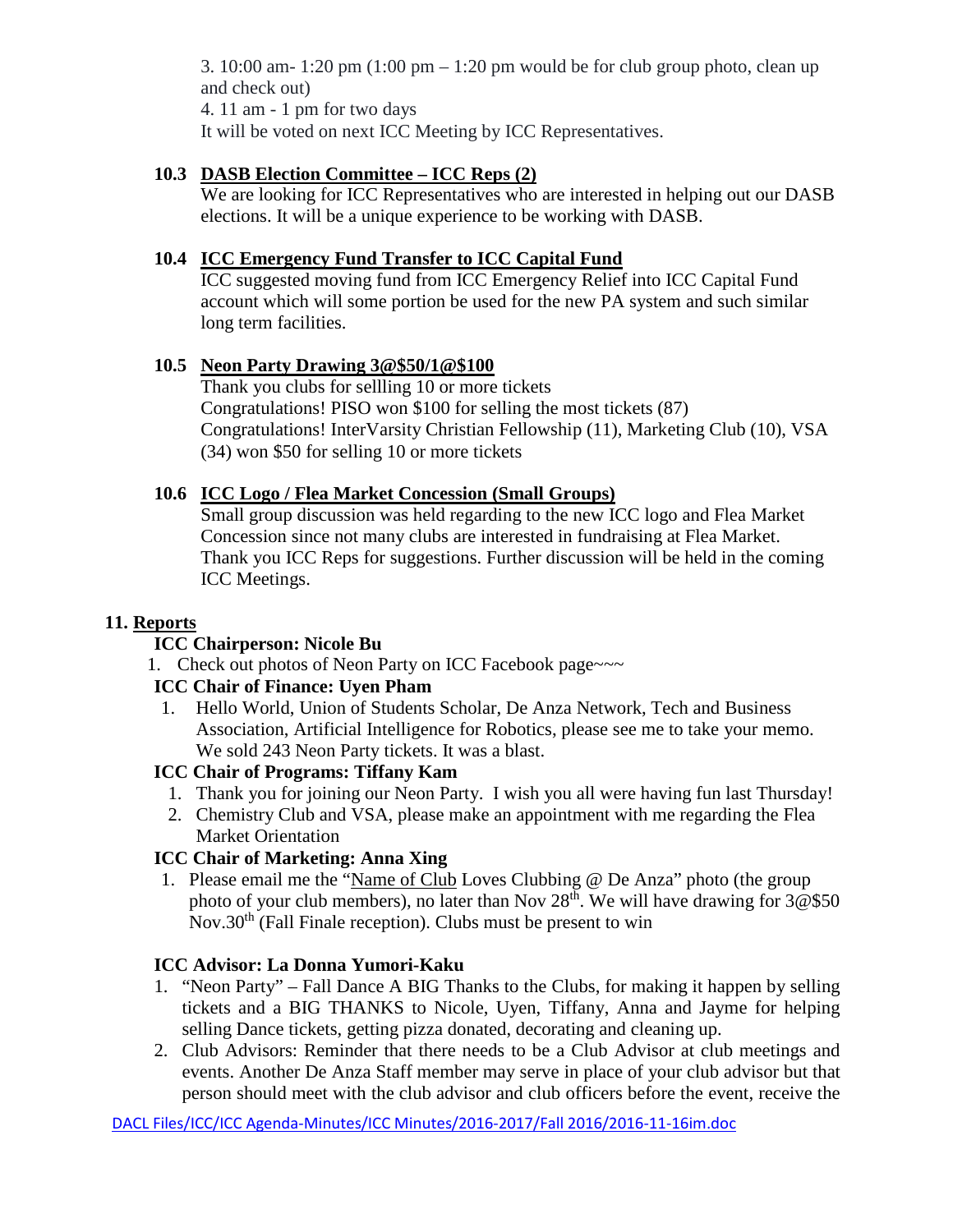names/phone #'s, emails of the club officers and also get an overview of the program. If the event is a multiple day(s) then there may be several De Anza Staff who serve as the advisor of that event.

- 3. Club Financial Action Form: This form needs to be signed by the Club Secretary and Club Advisor. If the Club Secretary is not present the form needs to be signed by 2 designated officers, Club President, or Vice-President, or Treasurer, and the Club Advisor. ICC Reps may not sign the form unless they are also one of the above Club Officers.
- 4. Off Campus Liability Waiver Forms: Reminder that club members need to complete an Off Campus Liability Waiver Form when club members go to off campus events. The form may be filled out for the year-Today's date to June 30, 2017. Also, if there are any minors (under age 18) then the Minor form needs to be completed and signed by the minor's guardian. The Student Field Trip/Excursion Request Form needs to be completed for each off campus events.
- 5. ICC Fall Finale Reception on Wed. Nov. 30: ICC/Clubs Slide Show, refreshments and drawing for all. Clubs need to be present at Reception to be eligible for Fall Perfect Attendance Drawing 10@\$100 (Attended Fall Welcome Info Tent, Fall Welcome Reception, All ICC Meetings, ICC Financial Orientation Meeting, have club Meeting once a month and Club Financial Roster is current.
- 6. New Clubs Drawing at ICC Fall Finale Reception on Wed. Nov. 30 Club must be present to win 6@\$100!
- 7. Welcome Week for Winter 2017: All clubs need to sign up for one shift or make any date/time change no later than Fri., Dec. 9 by 4PM. The Welcome Week Sign Up Sheet is at the front of this table and will be on the Blue Bulletin Board behind the Blue Photo Screen in the Office of College Life after this meeting.
- 8. Club Mailboxes: will be re-alphabetized Mon. Dec. 5, 2016 for Winter Quarter.
- 9. University and College Apps and Finals: Good luck getting them done by Nov. 30!
- 10. Time off: I will be taking time off on Thurs/Fri. Nov. 17 & 18.

|                                                             | <b>Present</b> | <b>Absent</b> | <b>Probation</b><br><b>Present</b> | <b>Probation</b><br><b>Absent</b> |
|-------------------------------------------------------------|----------------|---------------|------------------------------------|-----------------------------------|
| <b>4 Elements Hip Hop Club</b>                              | X              |               |                                    |                                   |
| <b>Accounting &amp; Finance Club</b>                        |                | X             |                                    |                                   |
| <b>Anime Club</b>                                           | X              |               |                                    |                                   |
| <b>Artificial Intelligence for Robotics (AIR)</b>           | X              |               |                                    |                                   |
| <b>Auto Technology</b>                                      | X              |               |                                    |                                   |
| <b>Badminton Club</b>                                       |                | X             |                                    |                                   |
| <b>Biology Club</b>                                         | X              |               |                                    |                                   |
| <b>Cheer and Dance Team</b>                                 | X              |               |                                    |                                   |
| <b>Chemistry Club</b>                                       | X              |               |                                    |                                   |
| <b>Chinese Student &amp; Scholars Association</b><br>(CSSA) | X              |               |                                    |                                   |
| <b>Circle K</b>                                             | X              |               |                                    |                                   |

#### **12. Roll Call**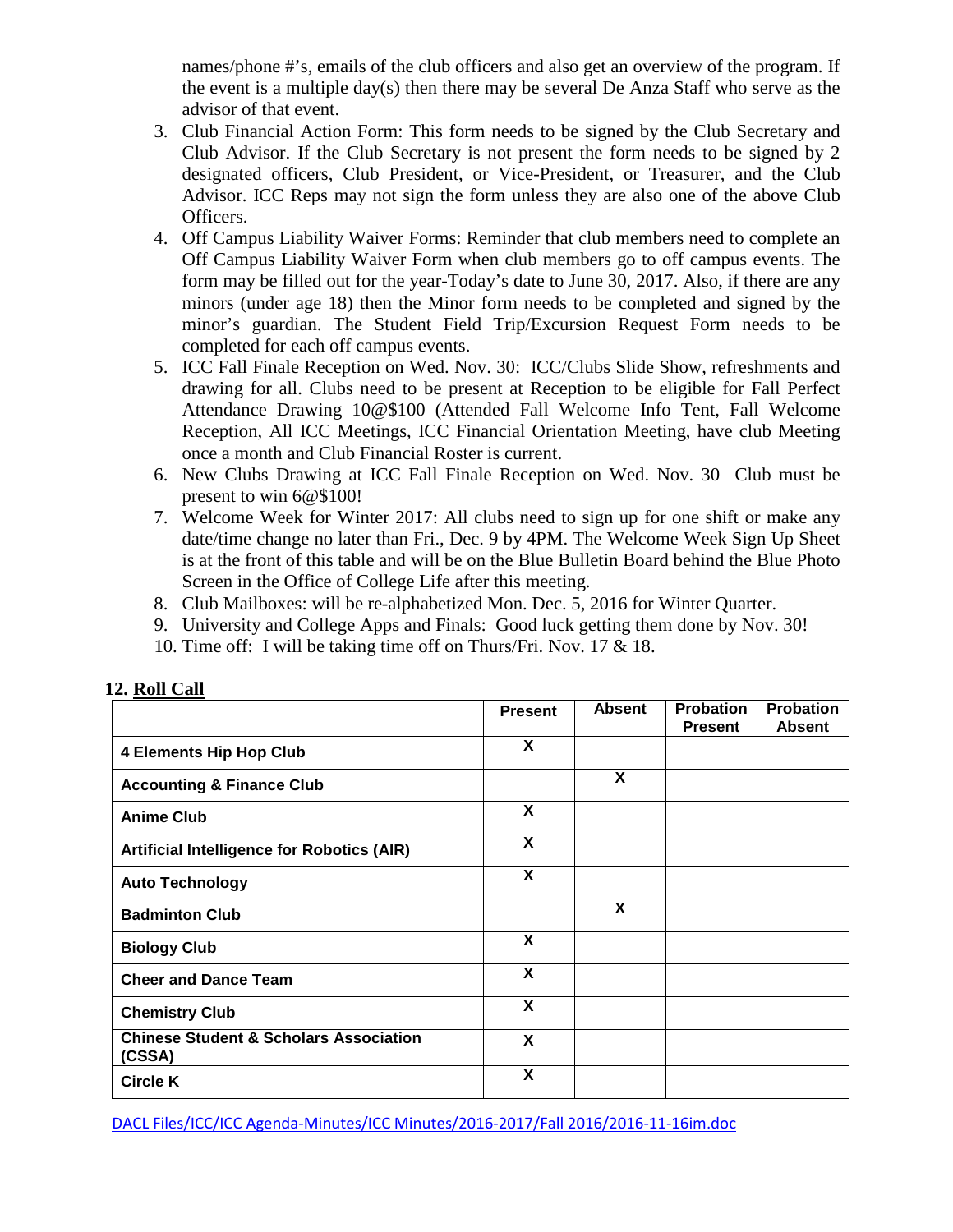|                                                | <b>Present</b>            | <b>Absent</b>           | <b>Probation</b><br><b>Present</b> | <b>Probation</b><br><b>Absent</b> |
|------------------------------------------------|---------------------------|-------------------------|------------------------------------|-----------------------------------|
| <b>Clean Energy Club</b>                       | X                         |                         |                                    |                                   |
| <b>Competitive Gamers Club</b>                 | $\boldsymbol{\mathsf{X}}$ |                         |                                    |                                   |
| <b>Cross Cultural Partners Club (CCPC)</b>     | X                         |                         |                                    |                                   |
| <b>DA Dance Crew</b>                           | X                         |                         |                                    |                                   |
| <b>DECA</b>                                    | X                         |                         |                                    |                                   |
| Deep Mind X                                    | X                         |                         |                                    |                                   |
| <b>Desi Student Association (DSA)</b>          | X                         |                         |                                    |                                   |
| <b>Developers' Guild</b>                       | X                         |                         |                                    |                                   |
| <b>Engineering Technology Club (ETC)</b>       | X                         |                         |                                    |                                   |
| eSports                                        | X                         |                         |                                    |                                   |
| <b>Ethical International Career Planning</b>   | $\overline{\mathbf{X}}$   |                         |                                    |                                   |
| <b>Explorers' Nest</b>                         | $\boldsymbol{\mathsf{X}}$ |                         |                                    |                                   |
| <b>Fellowship of Overseas Students (FOS)</b>   | X                         |                         |                                    |                                   |
| <b>Filmmakers Union</b>                        | $\boldsymbol{\mathsf{X}}$ |                         |                                    |                                   |
| <b>Go Club</b>                                 |                           |                         | $\overline{\mathbf{x}}$            |                                   |
| <b>Grace Fellowship</b>                        | X                         |                         |                                    |                                   |
| Hello World! Code Squad                        | X                         |                         |                                    |                                   |
| <b>Hong Kong Student Association (HKSA)</b>    | X                         |                         |                                    |                                   |
| <b>IDEA</b>                                    | $\boldsymbol{\mathsf{X}}$ |                         |                                    |                                   |
| <b>Improv &amp; Sketch Comedy</b>              | $\boldsymbol{\mathsf{X}}$ |                         |                                    |                                   |
| <b>International Student Volunteers (ISV)</b>  |                           | $\overline{\mathbf{X}}$ |                                    |                                   |
| InterVarsity Christian Fellowship at De Anza   | X                         |                         |                                    |                                   |
| <b>Iranian Student Association (ISA)</b>       | $\overline{\mathbf{x}}$   |                         |                                    |                                   |
| <b>Japanese and American Association (JAA)</b> | X                         |                         |                                    |                                   |
| <b>K-Pop Dance Club</b>                        | $\overline{\mathbf{x}}$   |                         |                                    |                                   |
| <b>Koala Tree</b>                              | X                         |                         |                                    |                                   |
| <b>Korean Student Association (KSA)</b>        | X                         |                         |                                    |                                   |
| Latina/o Empowerment at De Anza (¡LEAD!)       | X                         |                         |                                    |                                   |
| <b>Marketing Club</b>                          | $\overline{\mathbf{X}}$   |                         |                                    |                                   |
| <b>Math Club</b>                               | X                         |                         |                                    |                                   |
| <b>Medical Outreach Association (MOA)</b>      | $\overline{\mathbf{X}}$   |                         |                                    |                                   |